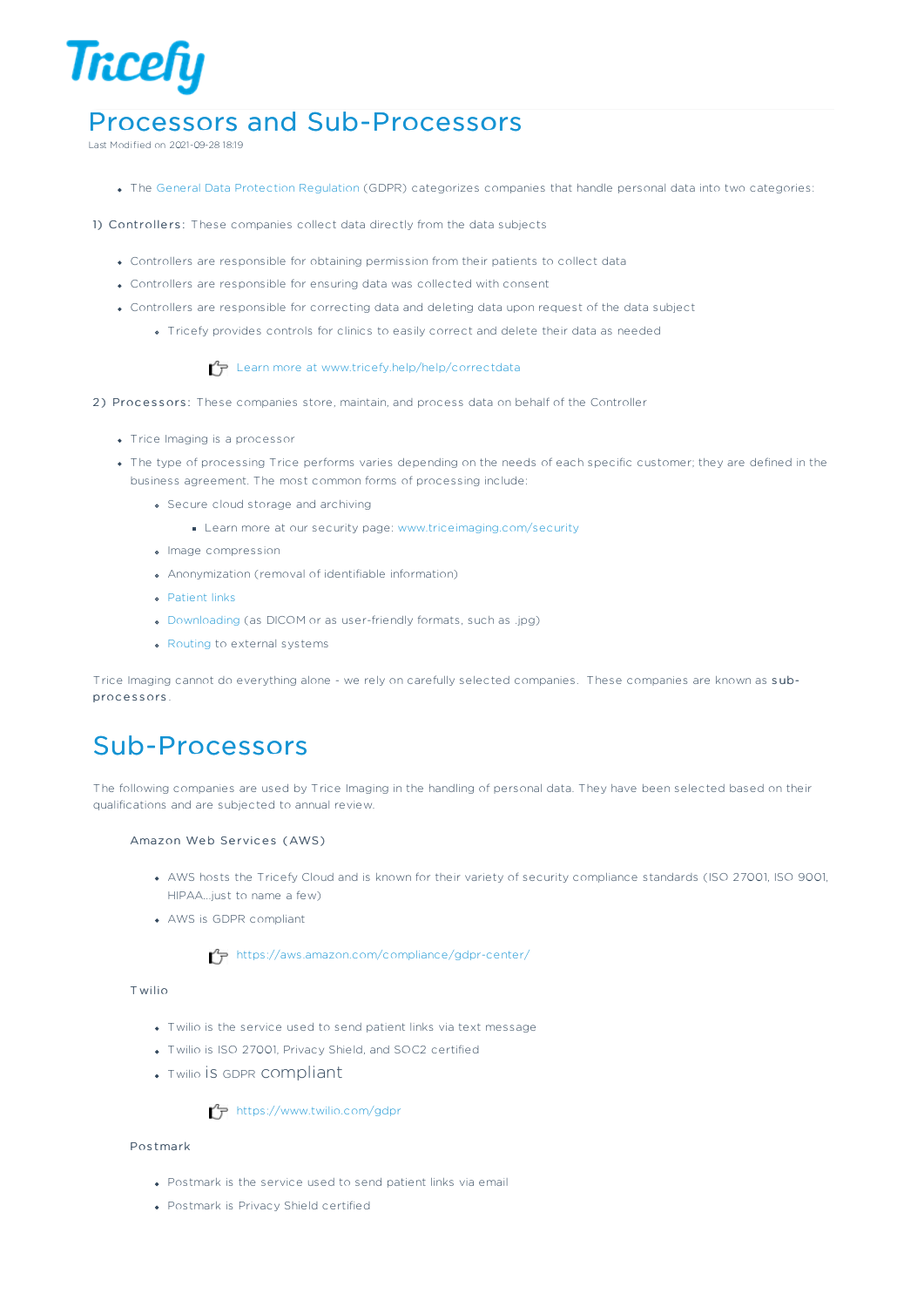

Postmark is GDPR compliant

## $T$  https://postmarkapp.com/eu-privacy

#### Se ntry

- Sentry provides error tracking so that we can quickly identify and fix issues
- Sentry is HIPAA and Privacy Shield certified
- Sentry is GDPR compliant

#### https://blog.sentry.io/2018/03/14/gdpr-sentry-and-you

### Loggly (Solarwinds )

- Loggly provides log management
- Loggly is GDPR compliant

https://www.solarwinds.com/general-data-protection-regulation-cloud

#### Core ye He althc are

- Coreye is our French data center
- Coreye is ISO 27001 certified
- Coreye is GDPR compliant

https://pictime-groupe.com/donnees-personnelles

# Working with Sub-Processors

Trice Imaging has a Data Processing Agreement with each of our sub-processors, just like we have an agreement with every Controller.

In the event of a data breach, our sub-processors will contact us immediately so that we can inform our customers. By selecting to work with only companies that support GDPR with their high security standards, your data will always be treated with the best care.